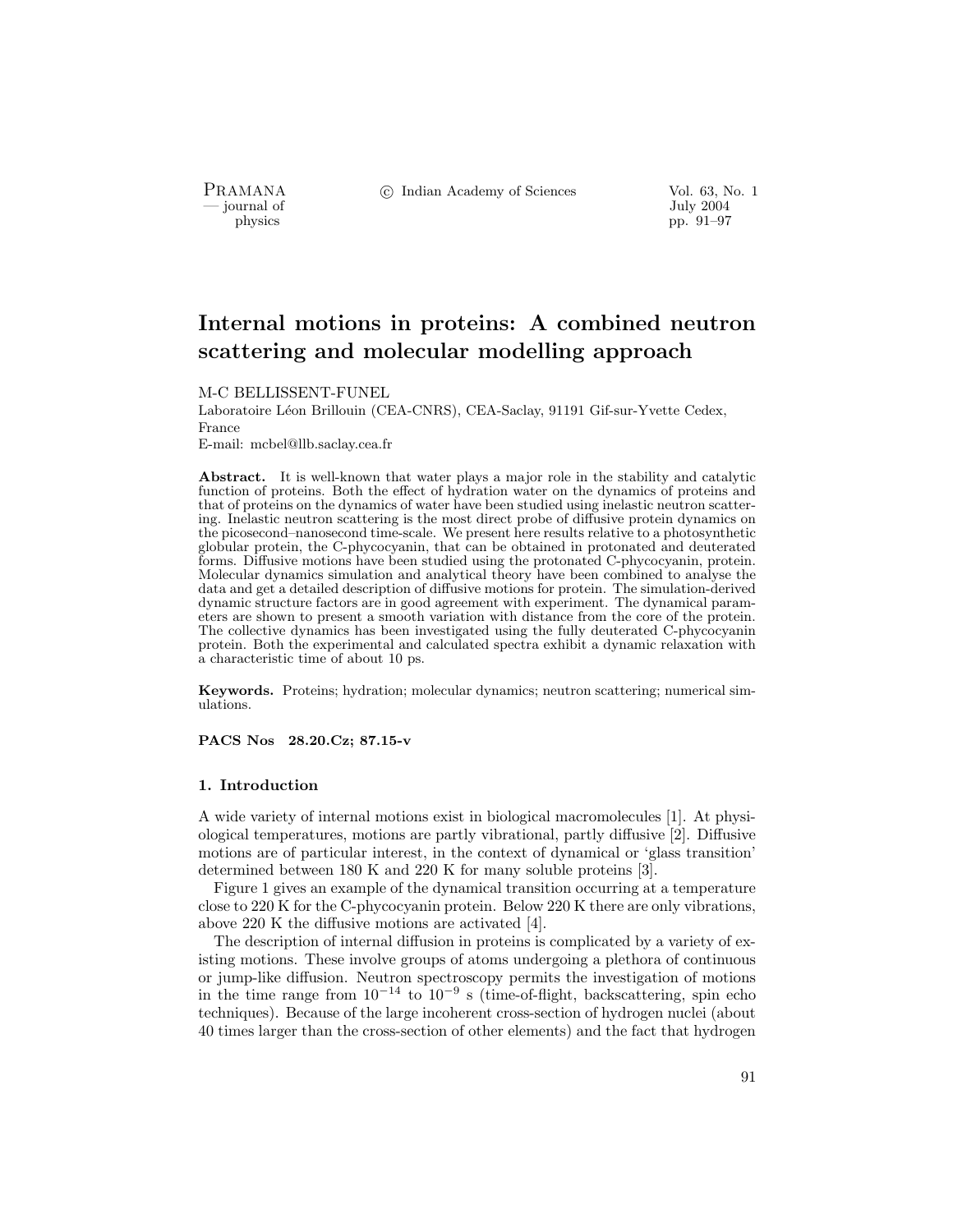M-C Bellissent-Funel



**Figure 1.** Evolution of the mean square displacements  $\langle u^2 \rangle$  as a function of the temperature for a hydrated C-phycocyanin protein  $(h = 0.5 \text{ g } D_2O/\text{g})$ protein) [4].

atoms are distributed 'quasi-homogeneously' in the biological macromolecule, this technique is a powerful tool for the study of all internal motions. Our strategy is to combine the neutron results with that of computer molecular dynamics (CMD) simulations. This strategy offers a unique opportunity to validate the potential of MD simulations and get a detailed knowledge of protein dynamics. Dynamics of water that plays an essential role in biology becomes also accessible on a detailed way. CMD simulations are analysed with theoretical laws developed for polymeric systems, from which geometry of motions and distribution of relaxation times of various parts of the protein are obtained. Mode coupling theory (MCT) that is well appropriate to describe supercooled liquids allowed us to provide with a model for confined or interfacial water [5–7].

Our purpose was to study diffusive motions in protein, above the dynamical transition temperature, in order to access relaxation times and geometry of motions. The adopted strategy has been to combine quasi-elastic neutron scattering and molecular dynamics simulation. Both techniques cover similar time range (few picoseconds to nanoseconds) and space range (few  $\hat{A}$ ).

In order to limit the contribution of bulk water, powders of protein hydrated at a level  $h = 0.5$  g water/g protein have been used. According to the work of Rupley and Careri [8] for instance, the enzymatic function of lysozyme is activated for a minimum level  $h = 0.25$  g water/g protein. It is known that the full water coverage of the protein is obtained for  $h = 0.3$  g water/g protein.

# 2. C-phycocyanin protein

The photosynthetic C-phycocyanin (CPC) protein is available in the protonated (h-CPC) and deuterated (d-CPC) forms. The d-CPC form has been harvested, by

92 Pramana – J. Phys., Vol. 63, No. 1, July 2004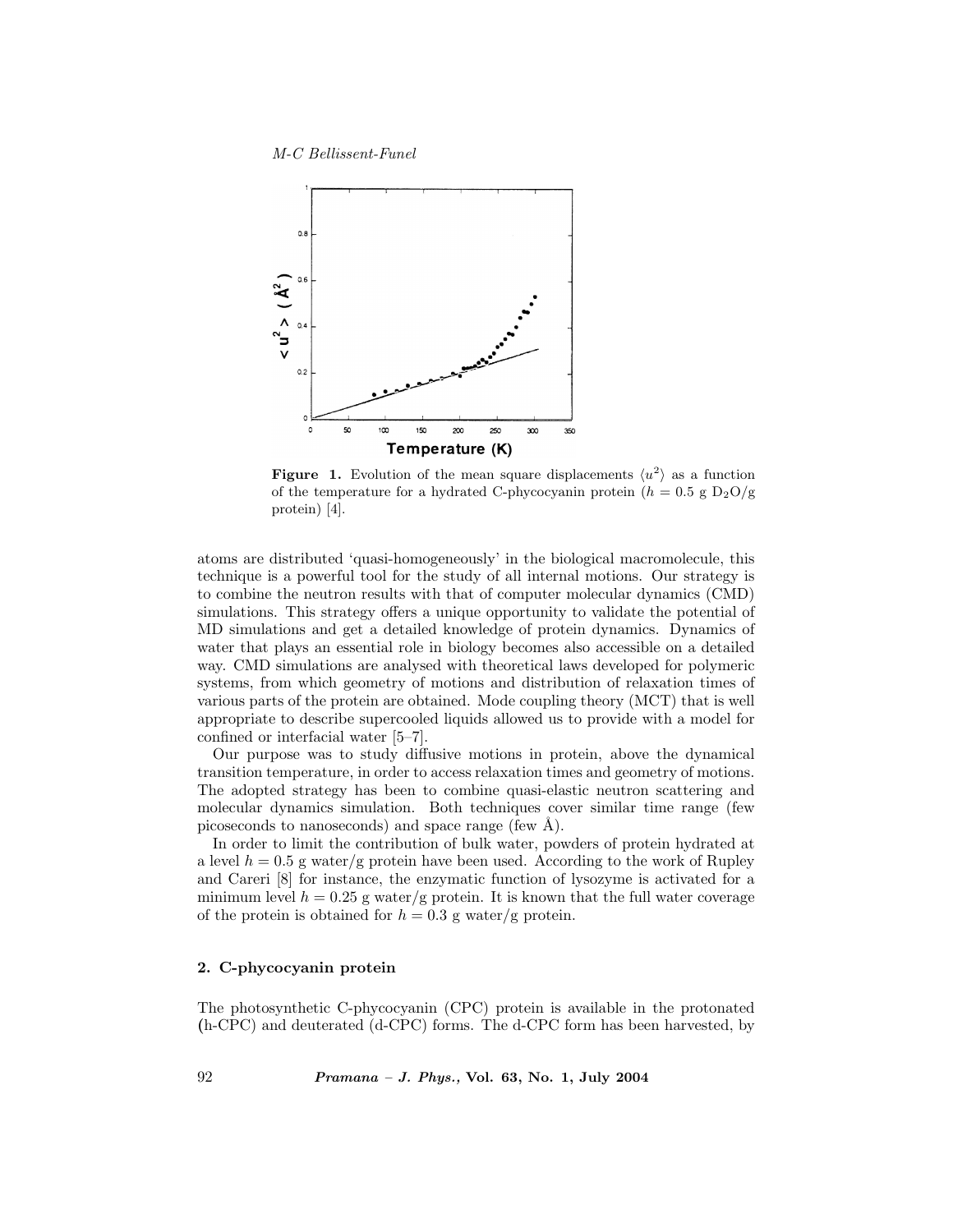#### Internal motions in proteins

Crespi [9], from Synechococcus lividus (blue-green algae) grown in perdeuterated culture, providing a 99% deuterated protein. The structure of C-phycocyanin (h-CPC) is now known with a 1.66 Å resolution [10], allowing dynamical studies and simulation, at a molecular level, of the surface water as well as of the protein itself.

# 3. Neutron scattering experiments

To maximise the contribution from the protein motions under controlled conditions, the incoherent neutron scattering experiments have been performed using fully deuterated solvent and hydrogen–deuterium exchanged proteins. This deuteration procedure serves to ensure that the solvent is fully deuterated (and not partially hydrogenated by exchange of hydrogen from the protein) and that no change in the deuteration of the protein or solvent occurs during the experiment. The consequent partial deuteration of the photosynthetic protein is limited to the exchangeable hydrogens, which means that all the hydrogens left are essentially in the protein. Under these conditions the scattering is dominated by the protein hydrogens. The powder protein sample was hydrated to  $h = 0.52$  g H<sub>2</sub>O/g protein, containing about 170 mg of protein [11]. Experiments were performed on the Mibemol time-of-flight spectrometer at the Orphée Reactor of LLB, Saclay. The incident wavelength was 6 Å, the experimental resolution 96  $\mu$ eV (full-width half-maximum) and the *q*-range was 0.46 Å<sup>-1</sup> to 1.95 Å<sup>-1</sup>. The time of data acquisition was about 12 h. The sample cell was a flat aluminium of 1.5 mm optical thickness [4,11].

In order to study the collective dynamics, neutron spin echo measurements have been performed with the deuterated C-phycocyanin protein hydrated with  $D_2O$ . The spectrum deduced from molecular dynamics simulation shows a reasonable agreement with the experimental one, showing that the main contribution comes from backbone and side-chain motions [12]. Both the experimental and calculated spectra exhibit a dynamic relaxation with a characteristic time of about 10 ps.

In the following we report only the results of incoherent quasi-elastic neutron scattering experiments and the comparison with CMD.

# 4. Molecular dynamics simulations

The molecular dynamics simulation was performed on a simple model consisting of a single hydrated C-phycocyanin  $\alpha\beta$  monomer together with its three chromophores and water molecules. For the hydration water the TIP3P model was used. The program used was CHARMM with force field and version 22 [13]. The simulation was performed in the microcanonical ensemble. The non-bonded cut-off distance was 14 Å. Smoothing was performed with the switch method from 9 to 13 Å. Bonds containing hydrogens were constrained with SHAKE, allowing a 2 fs time-step.

To hydrate the protein, a box of water with the standard liquid water density and  $90\times60\times45$  Å dimensions was equilibrated with CHARMM. The water molecules with oxygen atoms within 2.6 Å or further than 4.7 Å from any protein heavy atom were deleted. Five non-structural water molecules, found in interior pockets but not crystallographically, were also eliminated. Using this procedure about one and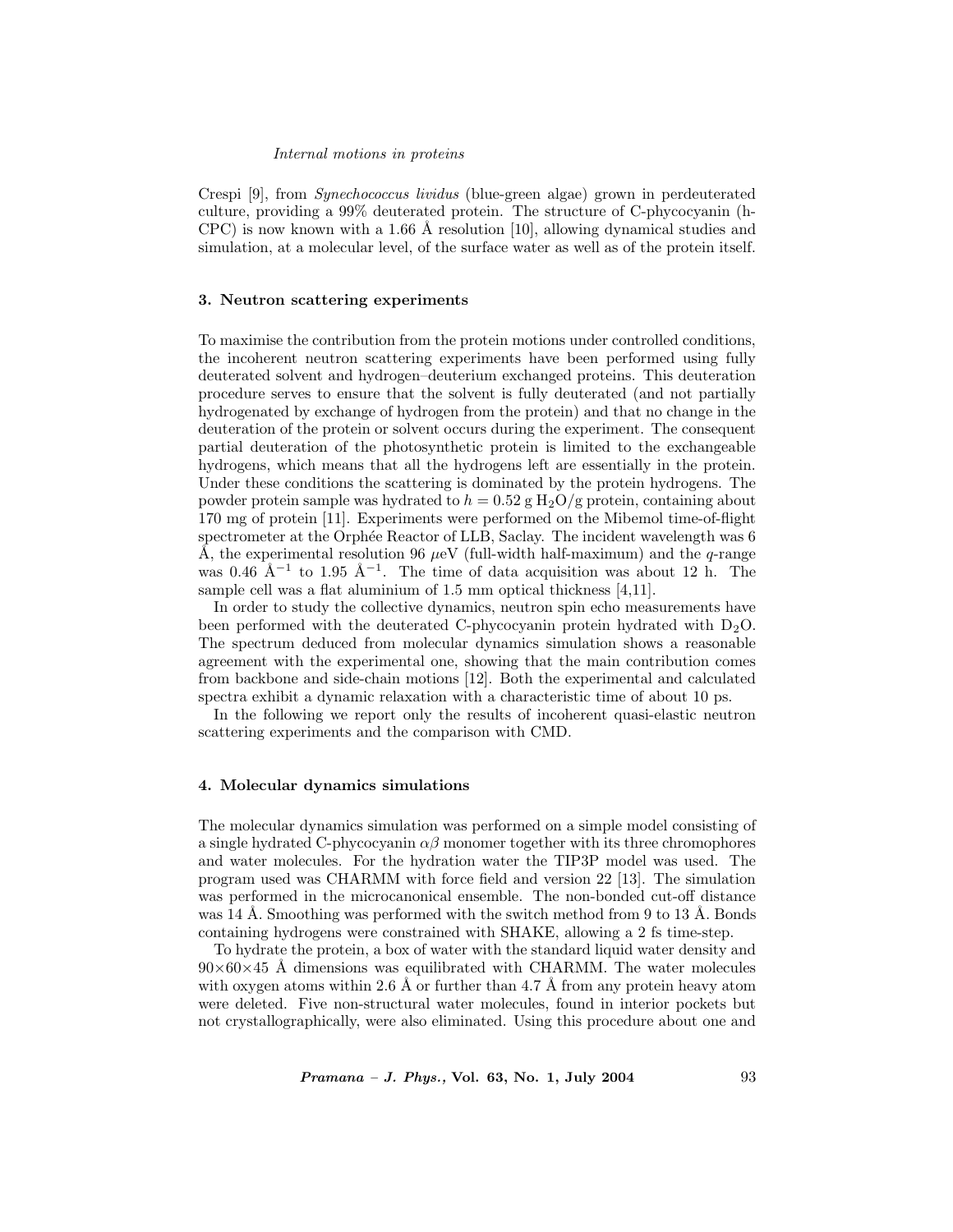#### M-C Bellissent-Funel

a half water layers remain, corresponding to a hydration of  $0.6 \text{ g/g}$ . The final model contained 1100 water molecules forming a system of 8417 atoms.

The system was subjected to 5000 steps of adopted-basis Newton–Raphson minimisation, then heated in 5 K increments for 10 ps, then equilibrated for 100 ps. The production dynamics was for 1 ns  $[4,11]$ . The RMS deviation of the backbone atoms from the X-ray crystal structure was  $1.4 \text{ Å}$  at the end of the simulation indicating that the protein has preserved its three-dimensional structure.

## 5. Results and discussion

Powders at different hydration levels, as well as solutions, have been investigated by incoherent quasi-elastic neutron scattering. In particular, the quasi-elastic component of the spectrum reveals dynamical aspects related to diffusive motions that might be functionally important by participating to the general flexibility of the protein. From these components one has inferred that diffusive motions of protein protons occur within a confined volume and that about 25% of the protons in the protein are involved in short-time (10 ps time range) diffusive motions. These protons belong to the surface residues of protein. For a hydrated C-phycocyanin protein  $(h = 0.52 \text{ g/g})$ , the volume of diffusion is close to that of a sphere of radius  $2 \text{ Å } [4,11]$ . The same findings are obtained for hydrated powders of parval bumin [14]. At higher resolution (100 ps time range), backbone motions are observed [15].

The simulation-derived scattering function  $S(q,\omega)$  is in good agreement with experiment (figure 2). In both cases the quasi-elastic intensity, which appears as a broadening of the elastic peak, increases with q.

Intermediate scattering functions  $I_{inc}(q, t)$  have been estimated for both backbone and side-chain residues (figure 3). They have been interpreted with an analytical model derived by extending a simple description of confined diffusion. The determination that the side-chain motion in globular proteins contains a strong liquid-like non-vibrational confined diffusion component at physiological temperatures is consistent with the use of this model for proteins [14,16,17].

The intermediate scattering function  $I_{\text{inc}}(q, t)$  has been fitted with the commonly used form [18]:

$$
I_{\rm inc}(q, t) = (1 - A(q)) \cdot \phi(q, t) + A(q). \tag{1}
$$

In eq. (1),  $A(q)$  and  $(1-A(q))\cdot\phi(q,t)$  are the elastic and quasi-elastic components of  $I_{\text{inc}}(q, t)$ , respectively.  $A(q)$  models the elastic incoherent structure factor (EISF).  $A(q)$  is determined by the geometry of the space accessed by the atoms of the system [18].

The time dependence of the quasi-elastic component is given by  $\phi(q, t)$  (eq. (2)). It was found to be impossible to fit  $I_{\text{inc}}(q,t)$  with a single exponential time dependence. Therefore,  $\phi(q, t)$  is modelled here with a Kolhrausch–William–Watts stretched exponential:

$$
\phi(q,t) = \exp\{-[t/\tau(q)]^{\beta(q)}\},\tag{2}
$$

where  $\tau$  is the relaxation time and  $\beta$  the stretched exponent giving the spread of the distribution of relaxation times.

94 Pramana – J. Phys., Vol. 63, No. 1, July 2004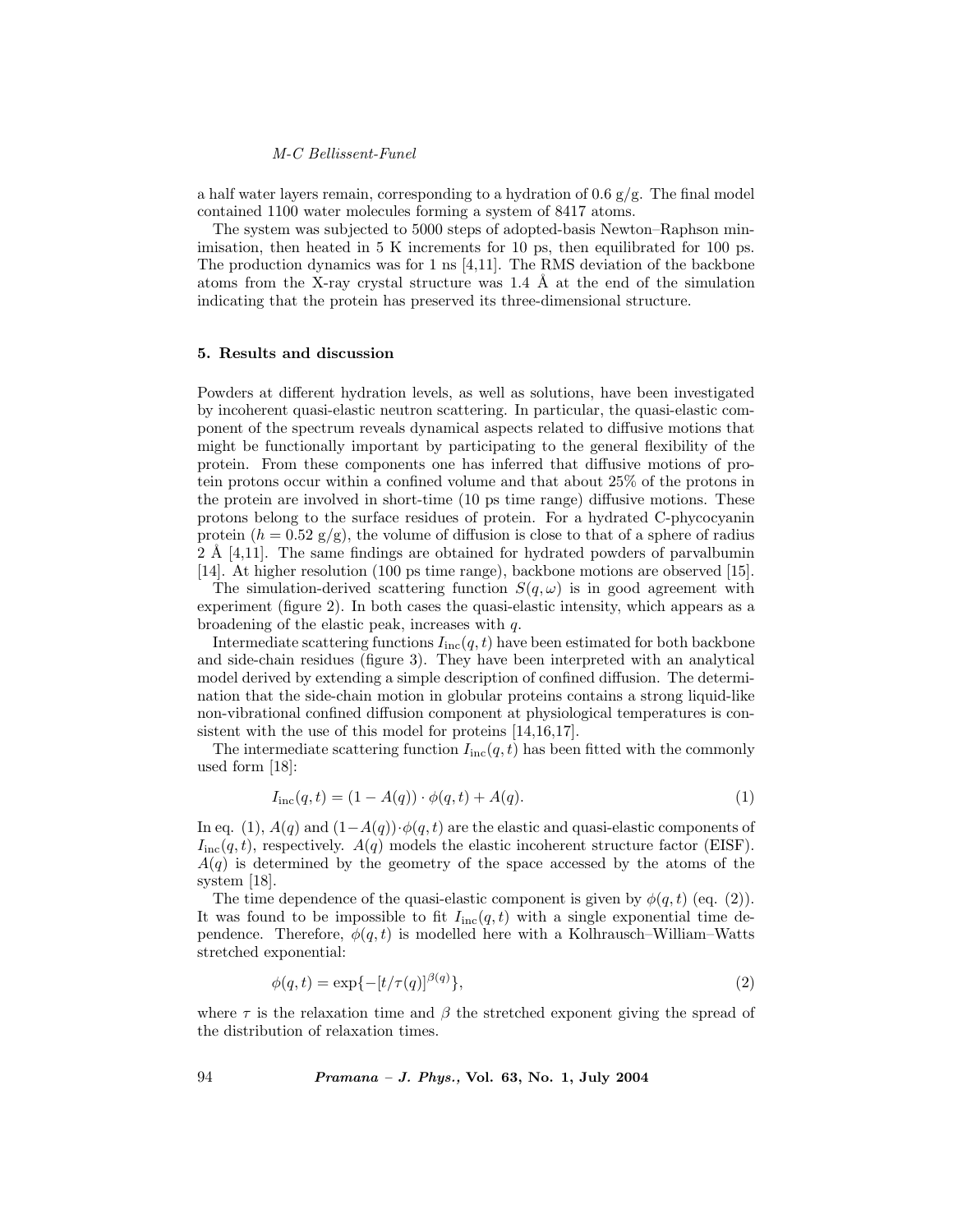Internal motions in proteins



**Figure 2.** Experimental and simulation-derived  $S(q, \omega)$  for C-phycocyanin hydrated with  $D_2O$  [4,11].



Figure 3. Simulation-derived intermediate scattering function together with the fit using a stretched exponential function (see eq.  $(4)$  from ref.  $[7]$ ).  $(a)$ Backbone atoms. (b) Side-chain atoms [4,11].

The q dependence of  $1/\tau(q)$  is shown in figure 4a for the ideal case of free unconfined diffusion and diffusion in a sphere [19]. Comparison of figure 4b with the results of simulation in figure 4a confirms that the hydrogen atoms in the protein undergo confined diffusion. The simulation-derived  $\tau(q)$  profile is consistent with a description of diffusion in spheres with a distribution of radii.  $A(q)$  can be fitted with a model incorporating a distribution of sphere radii rather than one single radius. The distributions are different for backbone and side chains. For backbone, one gets a single population centred on 1.0  $\AA$  while for side chains one gets two populations respectively at 1.0  $\AA$  and 1.7  $\AA$ .

From a partition of the protein into concentric shells, we have determined the dependence of the three parameters  $r_{av}$  (mean sphere size of diffusion),  $\tau$ ,  $\beta$ , on the

Pramana – J. Phys., Vol. 63, No. 1, July 2004 95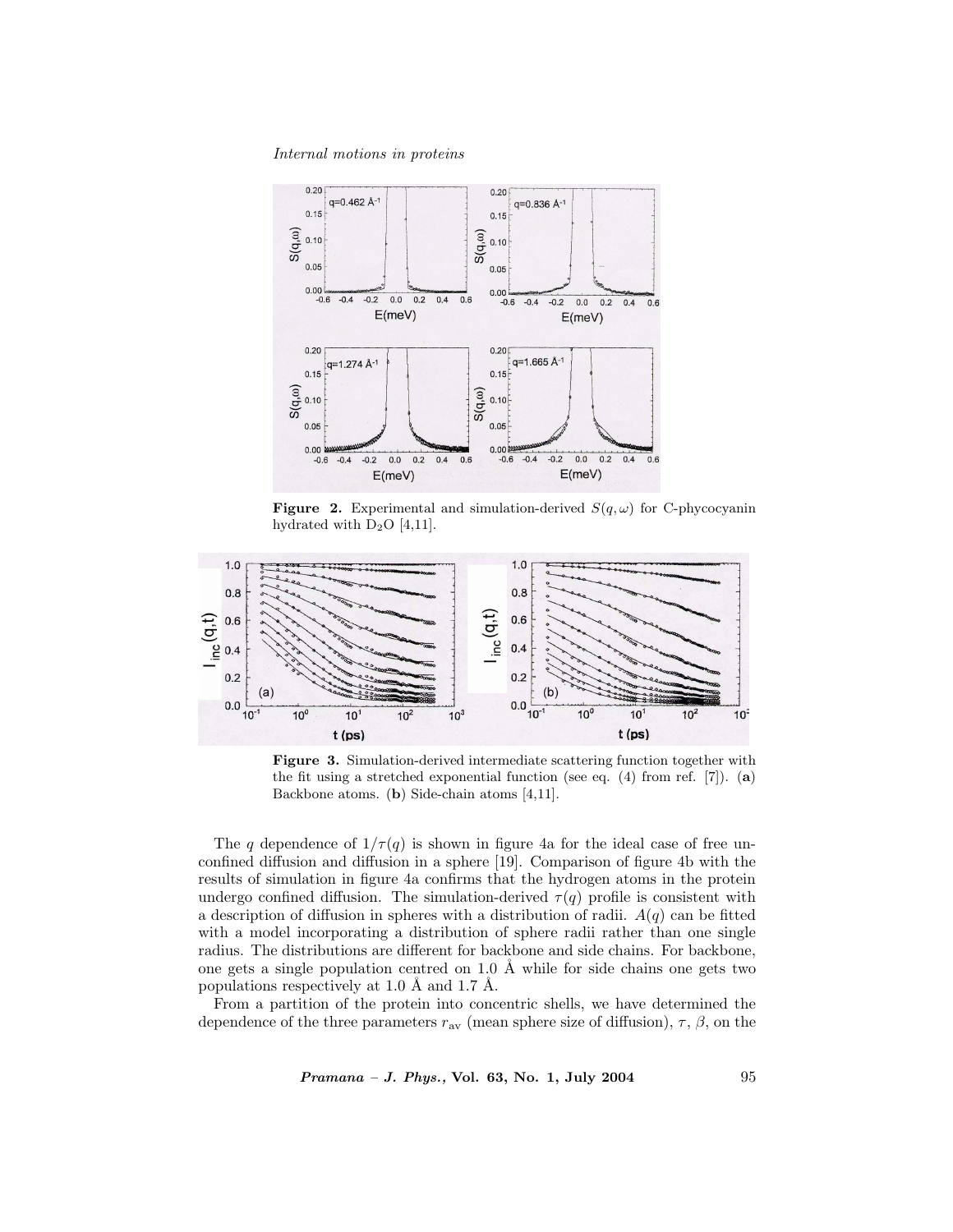M-C Bellissent-Funel



**Figure 4.**  $1/\tau$  vs.  $q^2$  [4,11]. (a) Backbone (filled circles) and side chains (open diamonds) of the protein. (b) Ideal cases: free-diffusion  $(Dq^2)$  law) and diffusion in a sphere [19].



Figure 5. Smooth variation of dynamical parameters,  $r_{\text{av}}$  (mean sphere size of diffusion),  $\tau$ ,  $\beta$ , with distance,  $R$ , from the centre-of-mass of the protein [4,11].

distance from the protein core as presented in figure 5. The parameters have shown to present a smooth variation with distance from the core of the protein. This is reflected in a progressive increase of the mean sphere size of diffusion and in the narrowing and shift to shorter times of the relaxation times distribution. The 40% decrease of the stretch factor  $\beta$  as one goes deeper into the protein is consistent with spreading of relaxation times over larger and larger intervals. This is accompanied by a gradual five-fold increase of  $\tau$ , from 160 to 800 ps.

96 Pramana – J. Phys., Vol. 63, No. 1, July 2004